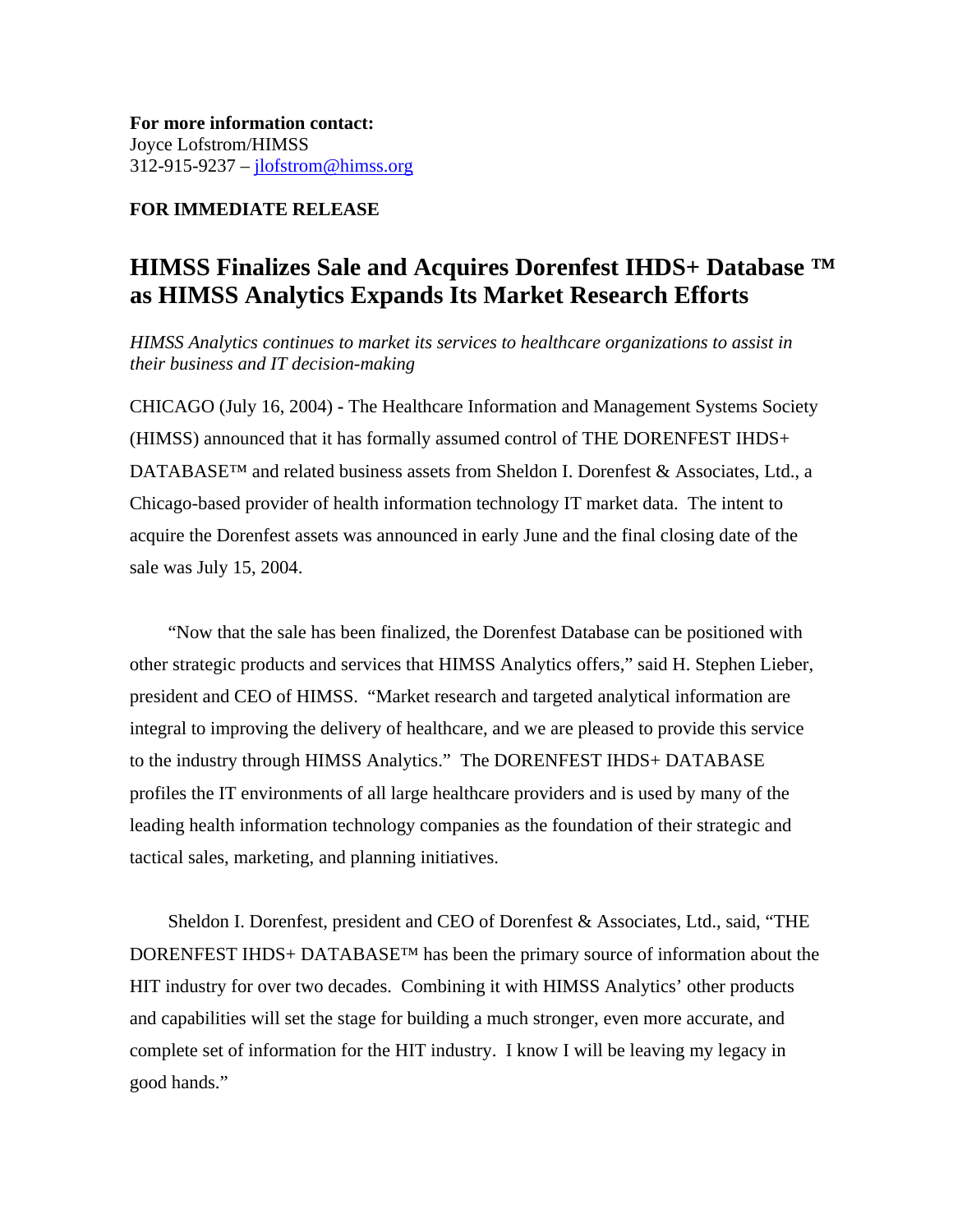With the acquisition of the Dorenfest Database, the combined Dorenfest and HIMSS Analytics Database will be the largest in the healthcare IT industry, profiling the use of information technology across more than 35,000 healthcare provider organizations. HIMSS had been collecting, before the Dorenfest acquisition, demographic, IT cost and buying plan data on more than 1,000 hospitals.

 "HIMSS Analytics understands the demands facing today's health care organizations and we have developed, and will continue to enhance, our market research products and services to improve overall performance and decision-making," said Dave Garets, president/CEO of HIMSS Analytics. "While we will provide basic market research data, HIMSS Analytics will build its reputation and its effectiveness by ensuring that our clients, including IT companies, consulting firms, and healthcare organizations, receive the services and information needed to positively affect their bottom-line business."

HIMSS Analytics is headquartered in Chicago, Ill. For more information on HIMSS Analytics, visit [www.himssanalytics.com](http://www.himssanalytics.com).

# **About HIMSS:**

HIMSS (Healthcare Information and Management Systems Society) is the healthcare industry's membership organization exclusively focused on providing leadership for the optimal use of healthcare information technology and management systems for the betterment of human health. Founded in 1961 with offices in Chicago, Washington D.C., and other locations across the country, HIMSS represents more than 14,000 individual members and some 220 member corporations that employ more than 1 million people. HIMSS frames and leads healthcare public policy and industry practices through its advocacy, educational and professional development initiatives to promote information and management systems' contributions to ensuring quality patient care.

### **About HIMSS Analytics:**